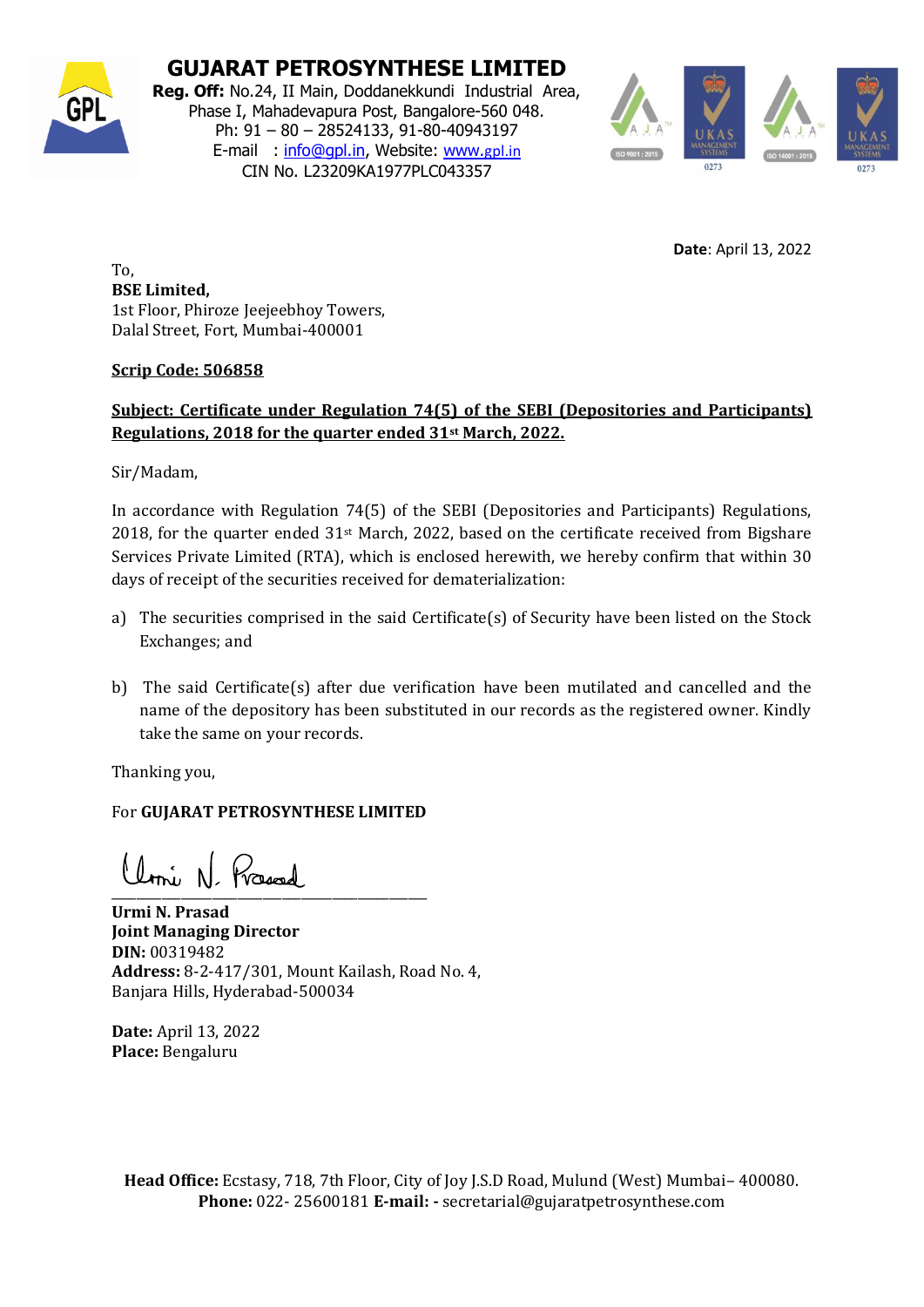

**GUJARAT PETROSYNTHESE LIMITED Reg. Off:** No.24, II Main, Doddanekkundi Industrial Area, Phase I, Mahadevapura Post, Bangalore-560 048. Ph: 91 – 80 – 28524133, 91-80-40943197 E-mail : [info@gpl.in,](mailto:info@gpl.in) Website: [www.](http://www.gpl.in/)[gpl.in](http://www.gpl.in/) CIN No. L23209KA1977PLC043357



## **Enclosure**: Certificate received from Bigshare Services Private Limited

Copy to:

| <b>National Securities Depository Limited</b>                                    | The Central Depository Services (India) |
|----------------------------------------------------------------------------------|-----------------------------------------|
| <b>Address:</b> Trade World 4th Floor, Kamala Mills   Limited,                   |                                         |
| Compound, Lower Parel, Mumbai 400 013   Address: Phiroze Jeejeebhoy Towers, 28th |                                         |
| Maharashtra India.                                                               | Floor, Dalal Street, Mumbai - 400 023   |
|                                                                                  | Maharashtra India.                      |